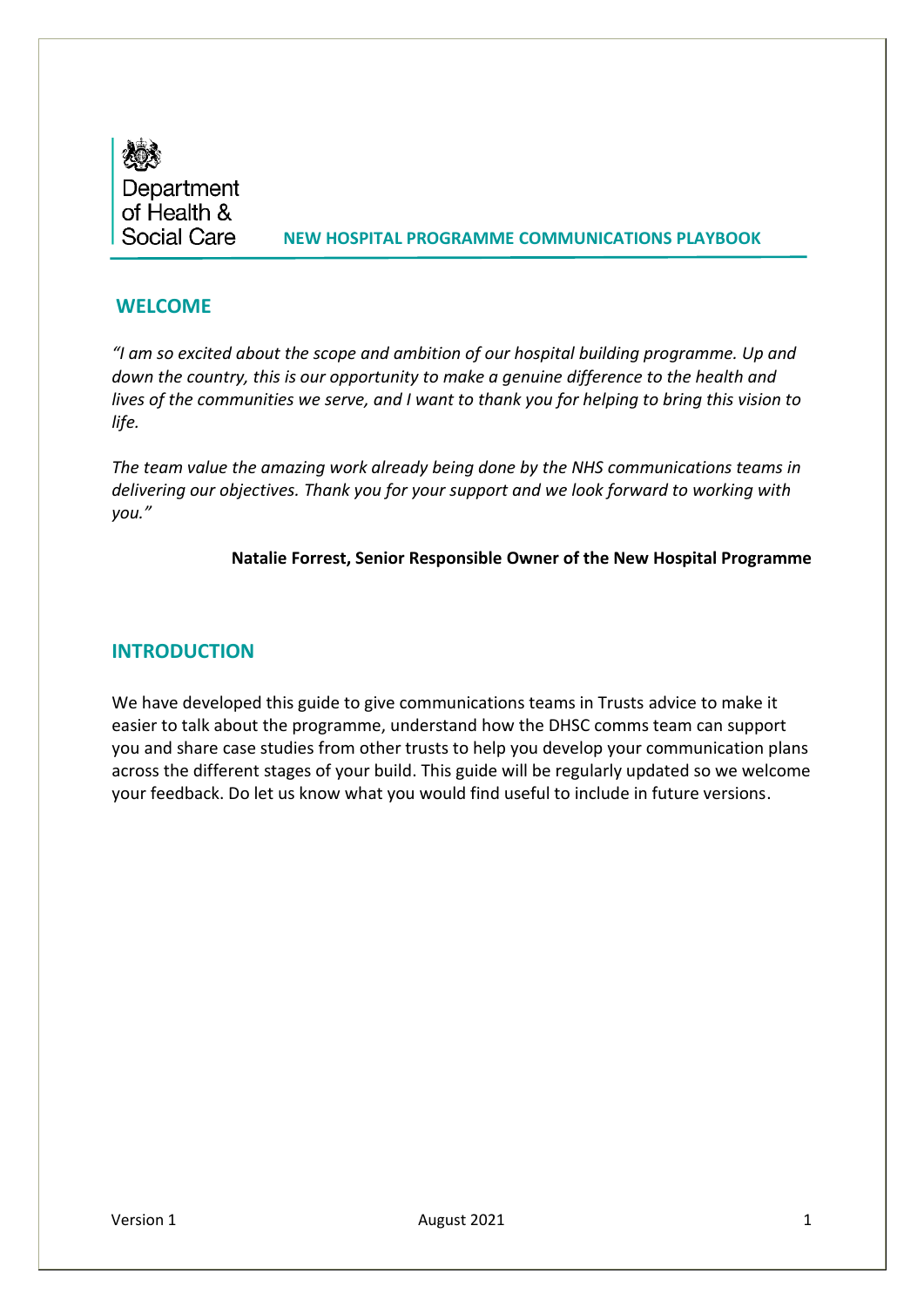# Contents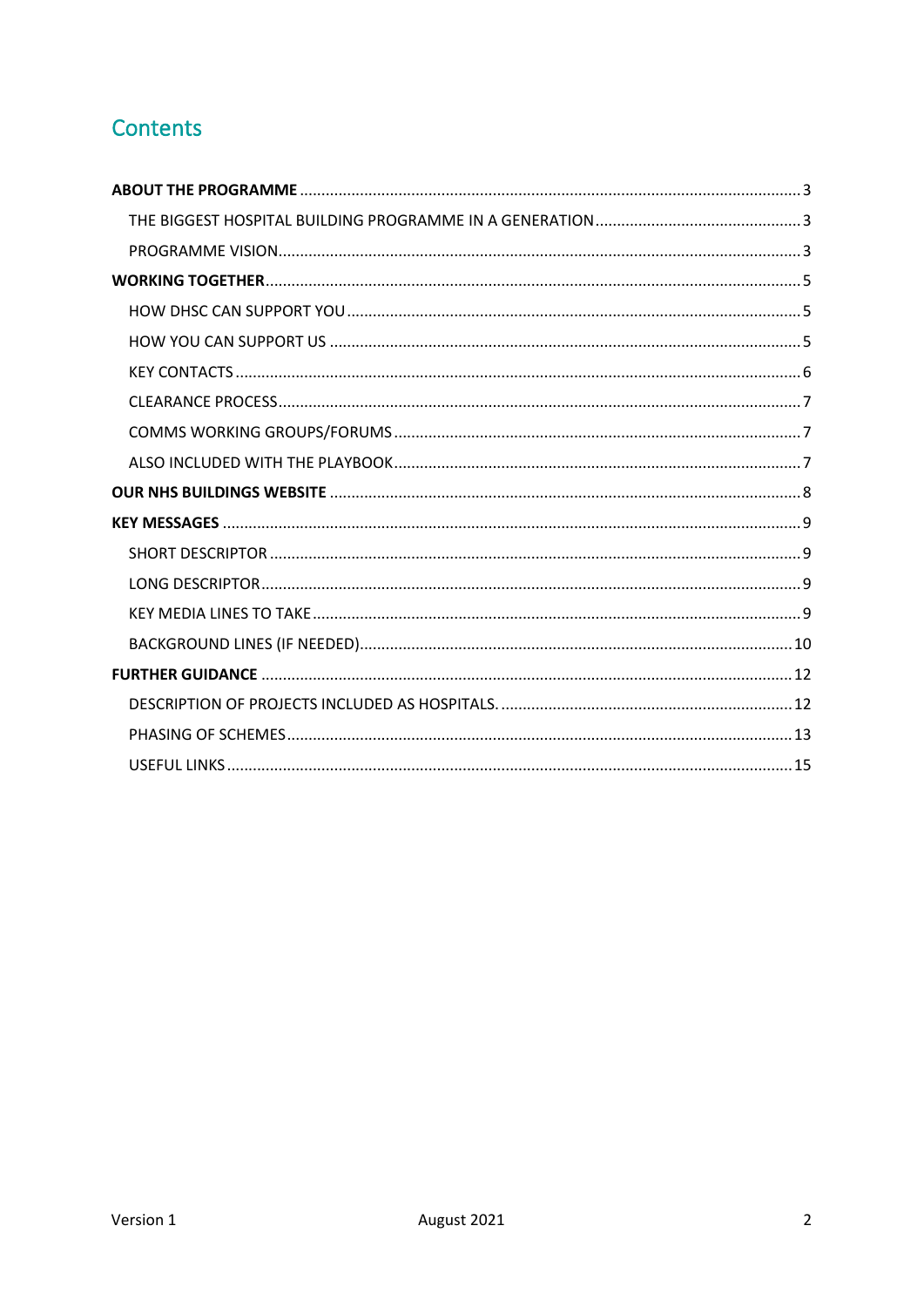## <span id="page-2-0"></span>**ABOUT THE PROGRAMME**

### <span id="page-2-1"></span>**THE BIGGEST HOSPITAL BUILDING PROGRAMME IN A GENERATION**

The government is committed to helping the NHS recover from COVID-19 and one of the centrepieces of that ambition will be delivering on the manifesto commitment of 40 new hospitals across England by 2030, backed by an initial £3.7 billion of investment. These will provide better care for patients, an improved working environment for staff and help the NHS reach its net zero carbon ambition.

Currently, the national programme comprises eight pre-existing schemes and 40 new hospitals, totalling 48 hospitals. In October 2020, the government named 32 hospitals which will form part of the 40 new hospitals and is now calling for NHS Trusts to submit their expressions of interest to be one of the further eight hospitals.

Together these will form the biggest hospital building programme of a generation and **your hospital scheme is a key part of this**.

All the new hospitals will benefit from being part of the government's nationally led programme under the Health Infrastructure Plan, ensuring the programme delivers value for money for use of the national public funding envelope available.

Experience will be shared across the schemes which will be built over the next decade, so they can be built as quickly as possible while prioritising standardisation, digital technology, sustainability and modern methods of construction.

## <span id="page-2-2"></span>**PROGRAMME VISION**

*"As part of the Government's Health Infrastructure Plan, the New Hospital Programme will transform the delivery of national healthcare infrastructure across the NHS to provide worldleading experiences for patients and staff."*

The New Hospital Programme is a joint Department of Health & Social Care and NHS England & NHS Improvement central team. It has been set up to lead the delivery of the new hospitals, working closely with all NHS Trusts involved. This includes how we phase the building programme so we can work with similarly developed Trusts to maximise the benefit for other schemes.

By taking a whole programme approach to building our new hospitals, it will mean the experience gained from working with the currently more developed schemes can be consolidated into the programme for the benefit of less developed schemes. For example, in the implementation of standardisation, digital technology, sustainability and modern methods of construction. Adopting a common programmatic commercial approach, with greater standardisation and repeatable design, will deliver efficiencies, maximise quality and reduce end-to-end delivery timescales. This approach will evolve across the programme.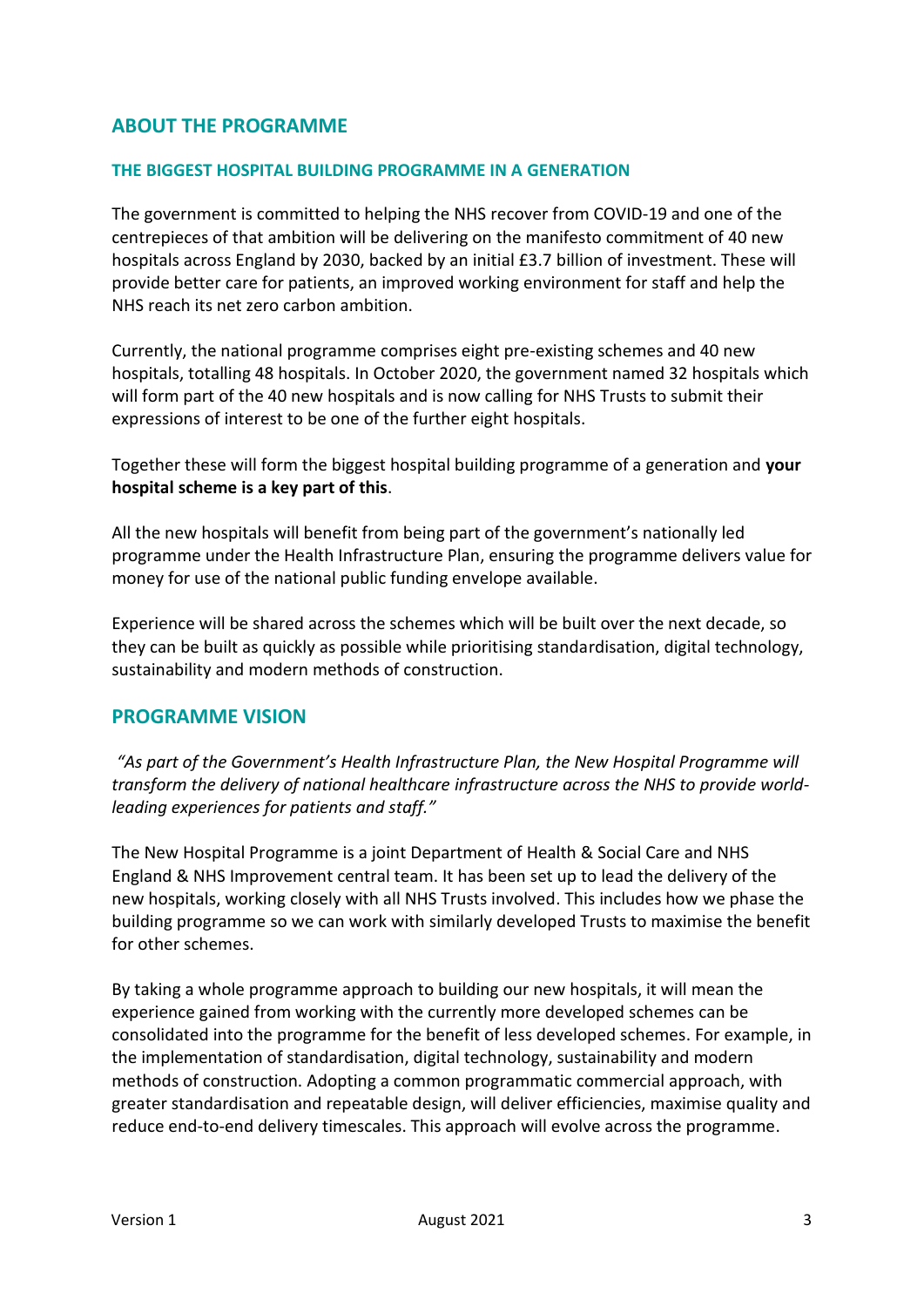We are mirroring this programmatic approach in our communications strategy, by working closely with Trusts at similar stages in their builds to help share ideas and experiences. This activity is part of our long-term communications strategy to increase the public understanding of what the future (national and local) NHS looks like through engagement with the NHS manifesto commitments and plan to recover from the pandemic.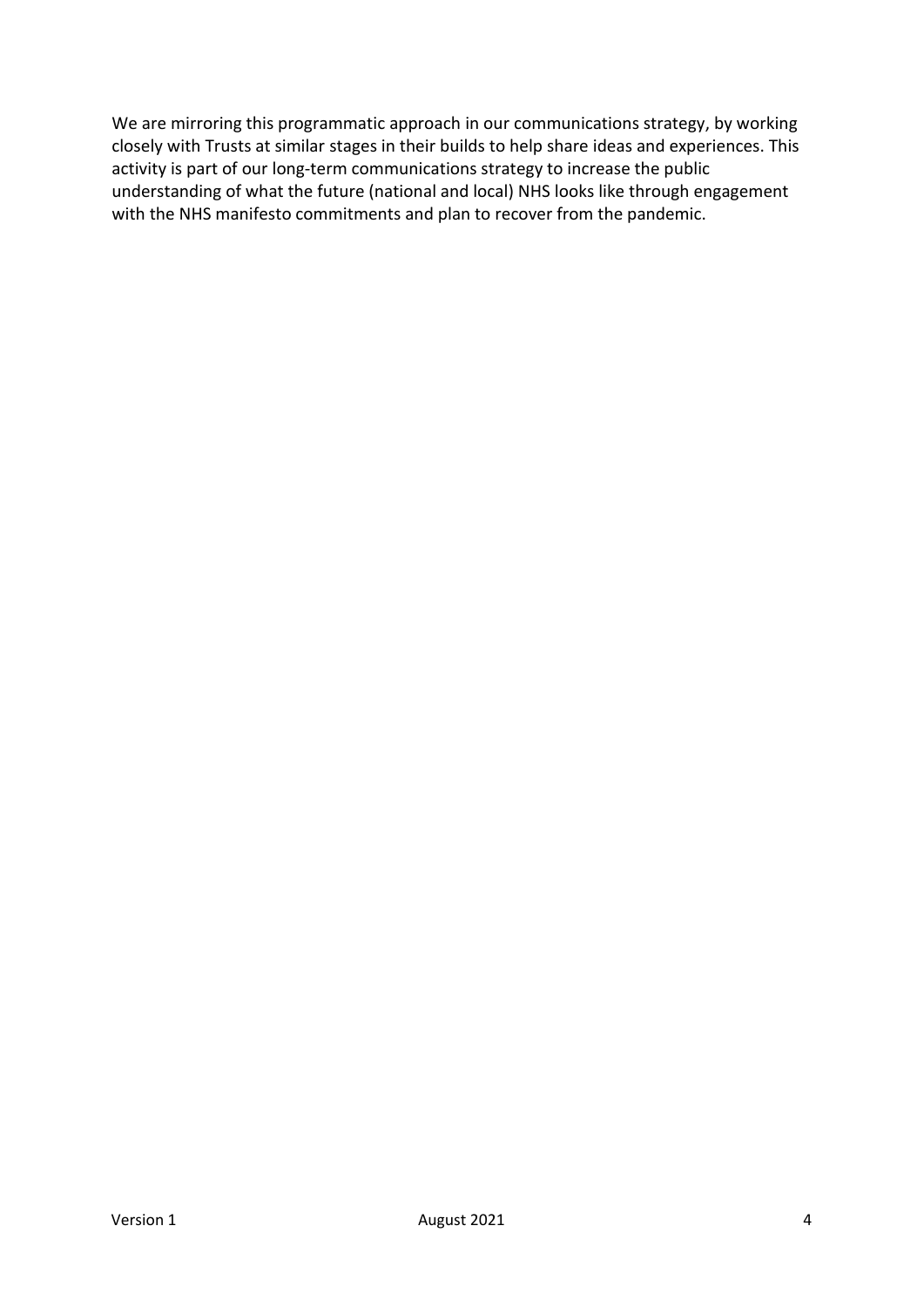## <span id="page-4-0"></span>**WORKING TOGETHER**

## <span id="page-4-1"></span>**HOW DHSC CAN SUPPORT YOU**

The DHSC NHS Campaigns team will act as the central hub for all public communications activity about the new hospital programme. We will provide updates on the programme, guidance on key messages, organise regular forums for Trusts to come together and work with individual Trust teams to distil your plans into one communications timeline for the programme, giving us an overall view of key activity and comms milestones. As the programme evolves, we will further support you by:

- sharing audience insight from qualitative and quantitative research
- co-ordinating narrative development and message support
- delivering co-ordinated nationwide communications activity with localised tailored opportunities
- providing access to Ministerial and NHP leadership engagement
- providing access to creative, branding and toolkits
- ensuring that communications are accessible and inclusive
- offering opportunities to share feedback from your local communities direct to policy makers within the department
- providing opportunities to support career development and share experiences through overseeing a secondment programme between DHSC and Trusts.

### <span id="page-4-2"></span>**HOW YOU CAN SUPPORT US**

We will work in close partnership with you for the successful delivery of our joint objectives.

You can support us by:

- Keeping us updated on your plans for upcoming comms milestones and activities
- Actively participating in our regular forums to make connections with other Trust communications teams
- Sharing your experiences to help others with benchmarking their activities
- Using the hashtag **#OurNHSBuildings** in your social media posts
- Linking your online content to the NHP website [www.gov.uk/ournhsbuildings](http://www.gov.uk/ournhsbuildings)
- Giving us advance notice of clearance requests.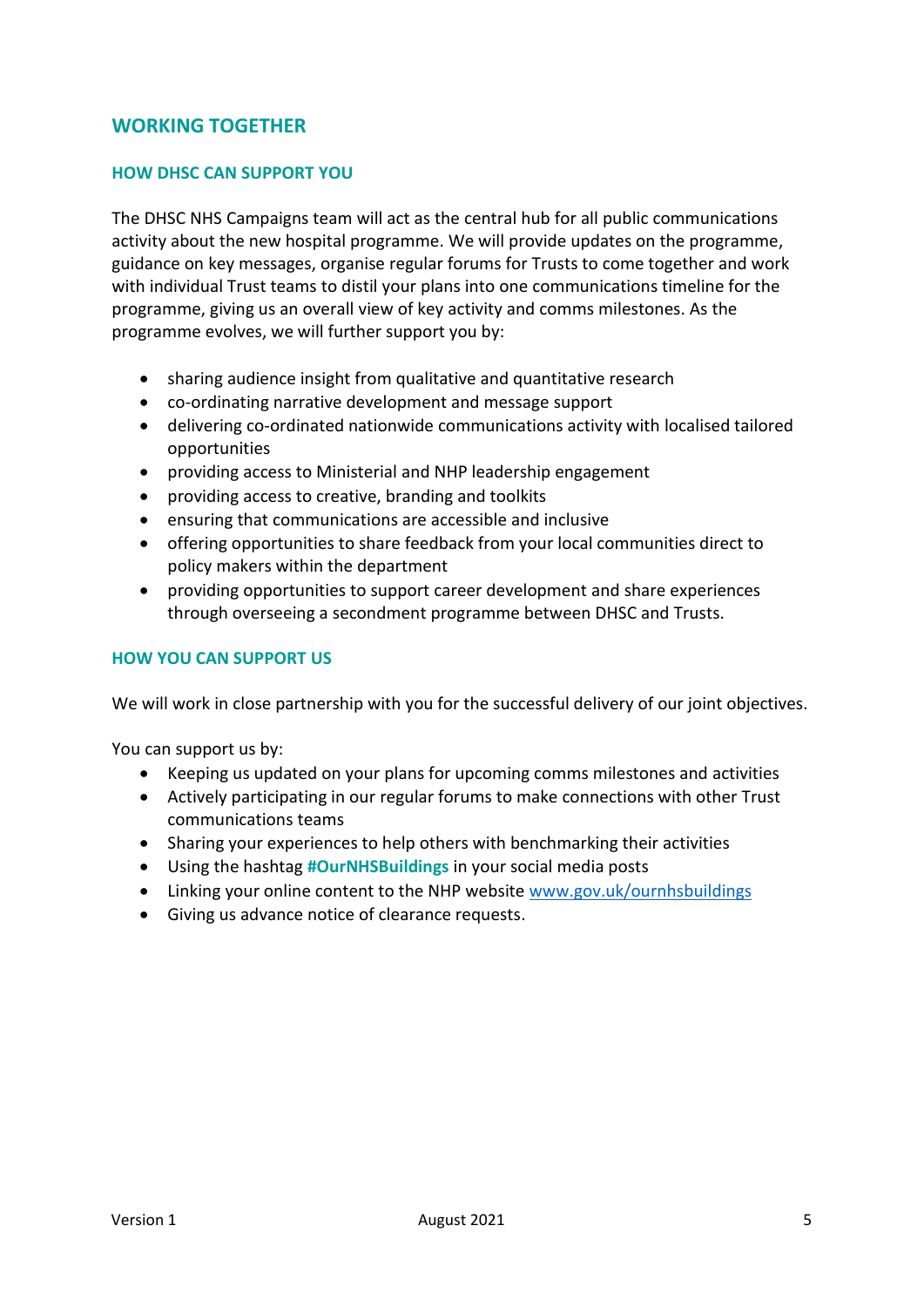## <span id="page-5-0"></span>**KEY CONTACTS**

Your key contacts in the DHSC Communications team are:



Please direct all comms related queries in the first instance to [NHPComms@dhsc.gov.uk.](mailto:NHPComms@dhsc.gov.uk) The mailbox is regularly monitored and we aim to get back to you within 2 working days.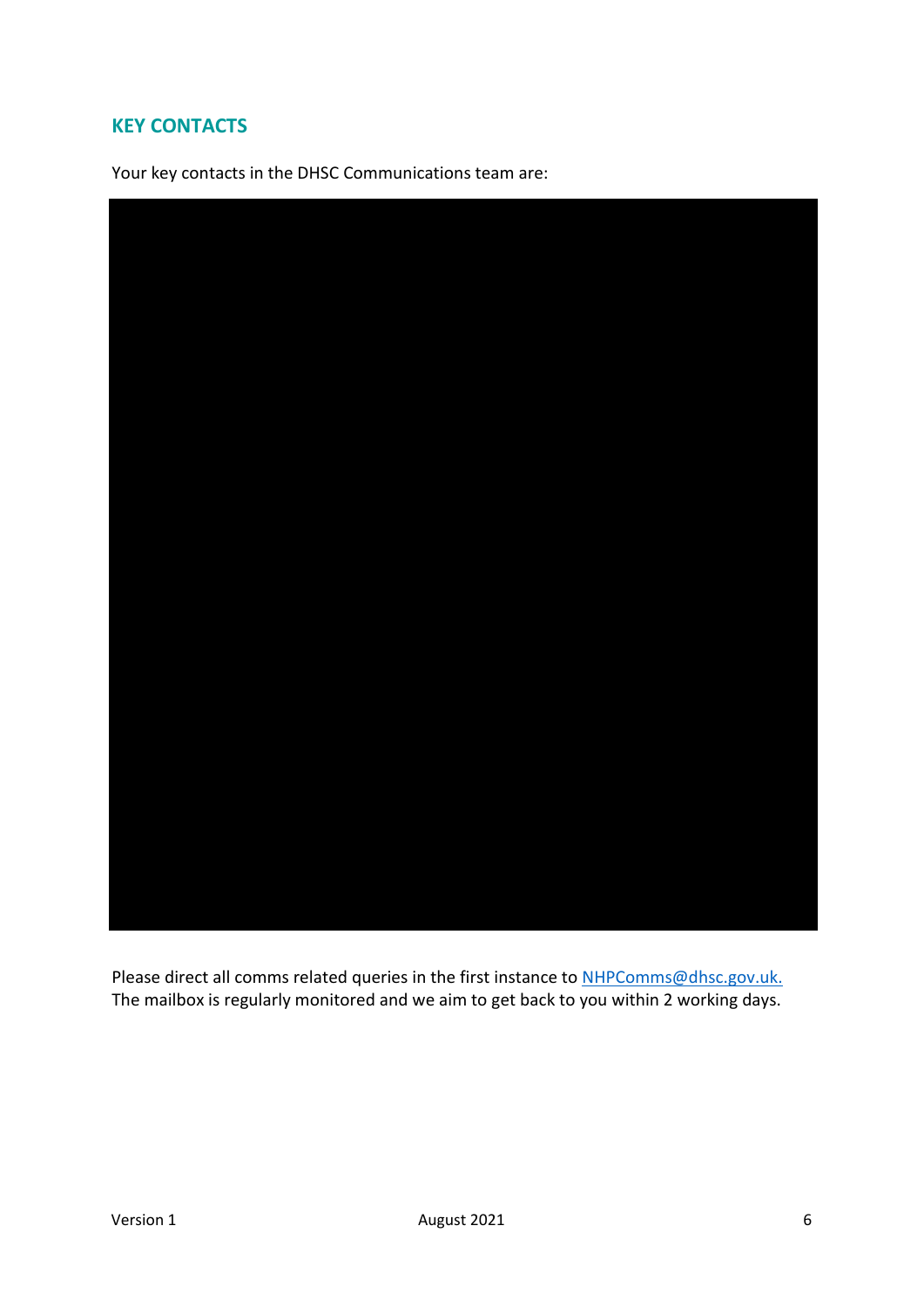## <span id="page-6-0"></span>**CLEARANCE PROCESS**

When you share your timelines with us please include clearance of press notices. This helps us plan and book approvals with the NHP policy and leadership teams ahead of receiving your request.

We will endeavour to turn your requests around in **5 working days.** We understand that there may be more urgent requests which we will do our best to accommodate.

Please send copies of any press notices and corresponding handling plans **in advance** to copying in [NHPComms@dhsc.gov.uk](mailto:NHPComms@dhsc.gov.uk) along with details of the outlets you plan to issue your statements to, any details of your spokesperson and those you have conducted interviews with.

Providing detailed information on the background (including how far along in the scheme you are and any live issues we should be aware of), media handling and deadlines for the announcement will help us to speed up the clearance process.

**Please continue to keep NHS England and Improvement informed of your plans in the usual manner.**

## <span id="page-6-1"></span>**COMMS WORKING GROUPS/FORUMS**

We will invite comms leads at similar stages of the programme to regular forums to encourage knowledge sharing and community building. The DHSC NHS Campaigns lead for each of the phases will chair these meetings, provide updates from the central programme team, bring in Subject Matter Experts or representatives from Trusts who are at more advanced stages to provide advice and support. We aim to create an open platform for discussing challenges, sharing best practice and learning from each other's experiences.

## <span id="page-6-2"></span>**ALSO INCLUDED WITH THE PLAYBOOK**

A **New Hospital Programme Creative Communications Guide** has been shared as separate attachment to the playbook, which includes examples of creative executions of communications and engagement by trusts at varying stages of the lifecycle of a new hospital build. Thank you to all the Trusts who have shared their ideas with us for this version of the guide.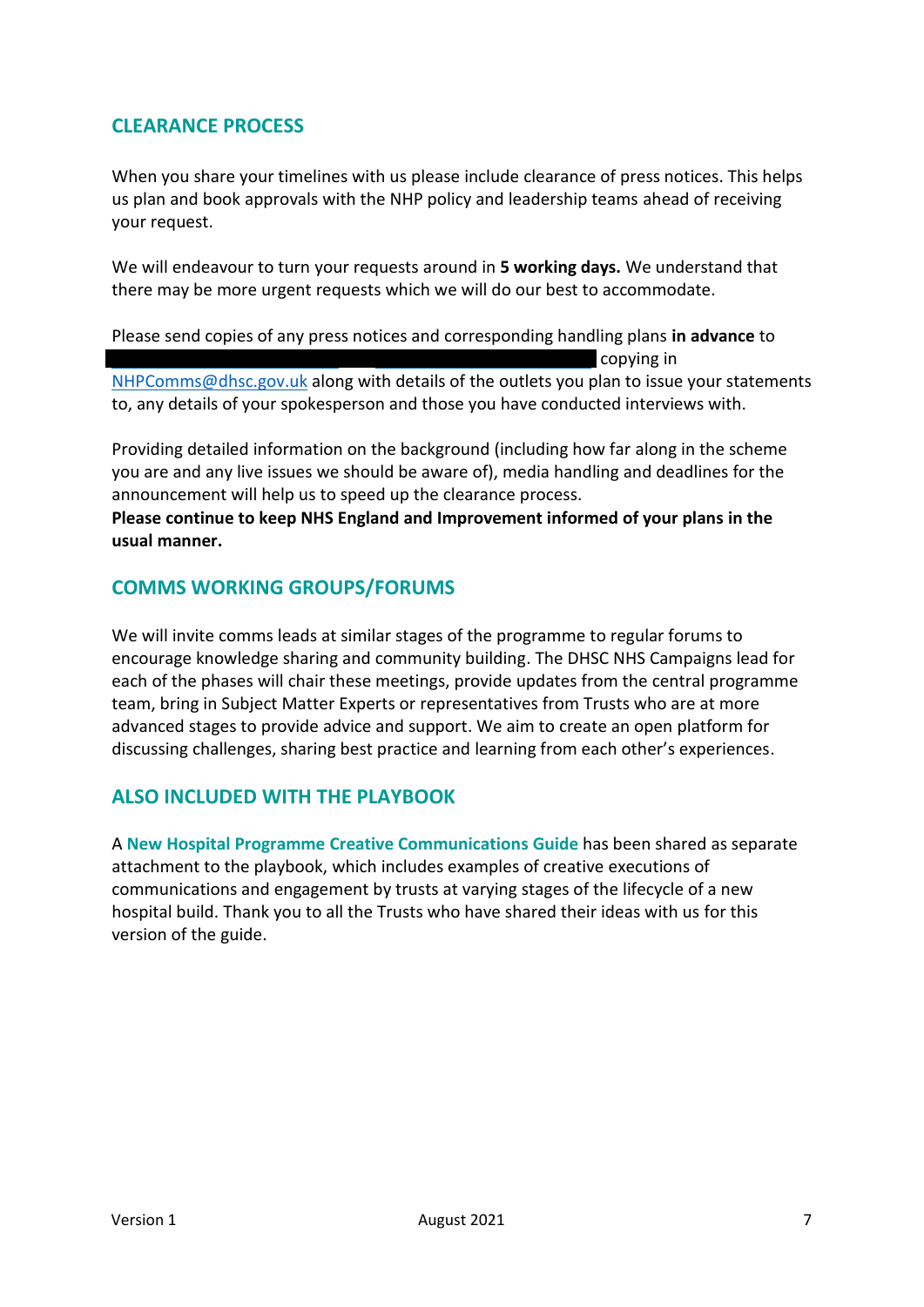## <span id="page-7-0"></span>**OUR NHS BUILDINGS WEBSITE**

Our NHS Buildings website provides a snapshot of all the government's major NHS infrastructure projects including new hospital builds, upgrades and equipment, which can be drilled down to show activity at a local level. The website will provide the public with regular updates and showcase developments and milestones at each hospital build or upgrade location.

The homepage provides an overview through an interactive map. Pins on the map link through to individual Trust pages which can feature a summary, images and video content. As the hospital builds progress, our ambition is to have an individual page for all the schemes in the New Hospital Programme and will be working with you to co-design your individual pages and updating them as the schemes progress.

Visiting the website will be the call to action in DHSC-led capital communications and we **ask that you also promote the URL [\(www.gov.uk/ournhsbuildings\)](https://www.gov.uk/ournhsbuildings) on your website and in relevant communications materials.**

We want the website to be inclusive and accessible. As part of phase 2 development plans, key pages will be translated into the **13** most commonly spoken languages in the UK to ensure we reach under-represented groups.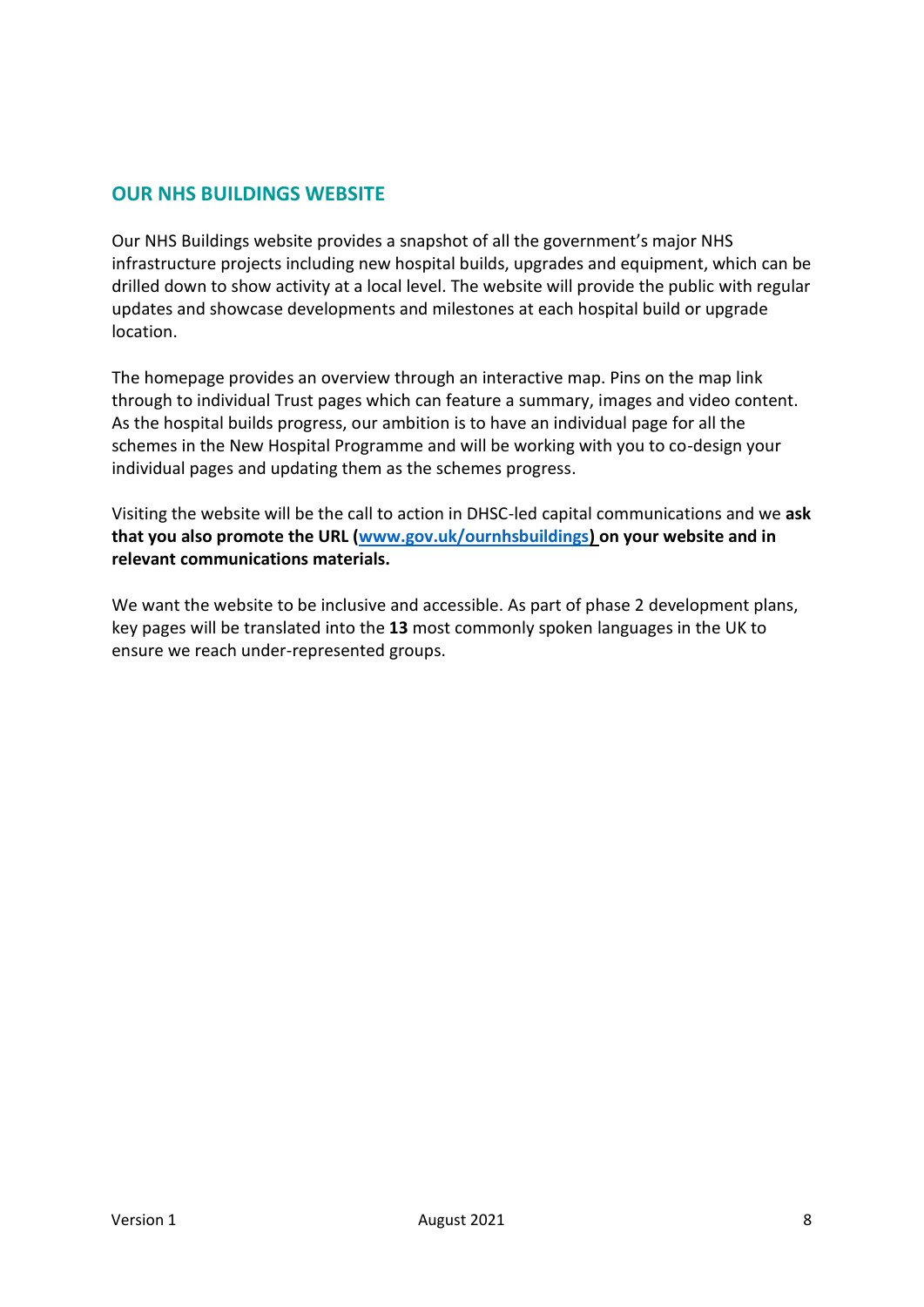## <span id="page-8-0"></span>**KEY MESSAGES**

This section outlines key messages to include in your communications and inform your messaging. **Hashtag**: #OurNHSBuildings

**Please remember that all press notices still need clearance from DHSC as outlined above in the Clearances section.**

#### <span id="page-8-1"></span>**SHORT DESCRIPTOR**

The Government has committed to build 40 new hospitals by 2030, backed by an initial £3.7 billion. Together with eight existing schemes, this will mean 48 hospitals by the end of the decade, the biggest hospital building programme in a generation. The hospitals will provide better care for patients, an improved working environment for staff and help the NHS reach its net zero carbon ambition. The commitment forms part of the wider Health Infrastructure Plan, a strategic long-term investment to ensure our world-class healthcare system and staff has the world-class facilities it needs for the future.

(Approved DHSC July 2021)

### <span id="page-8-2"></span>**LONG DESCRIPTOR**

The Government has committed to build 40 new hospitals by 2030, backed by an initial £3.7 billion. Together with eight existing schemes, this will mean 48 hospitals by the end of the decade, the biggest hospital building programme in a generation.

The hospitals will provide better care for patients, a better place to work for our NHS staff and help the NHS reach its net zero carbon ambition. The commitment is part of the Health Infrastructure Plan, a long-term investment to ensure our world-class healthcare system and staff has the world-class facilities it needs for the future.

The Government and NHS will provide central support in building the new hospitals. This means we will spend taxpayers' money wisely, and each local hospital will learn from best practise with advice from national experts so they will be amongst the best in country.

(Approved DHSC July 2021)

### <span id="page-8-3"></span>**KEY MEDIA LINES TO TAKE**

• The Government has committed to build 40 new hospitals by 2030, backed by an initial £3.7 billion. Together with eight existing schemes, this will mean 48 hospitals by the end of the decade.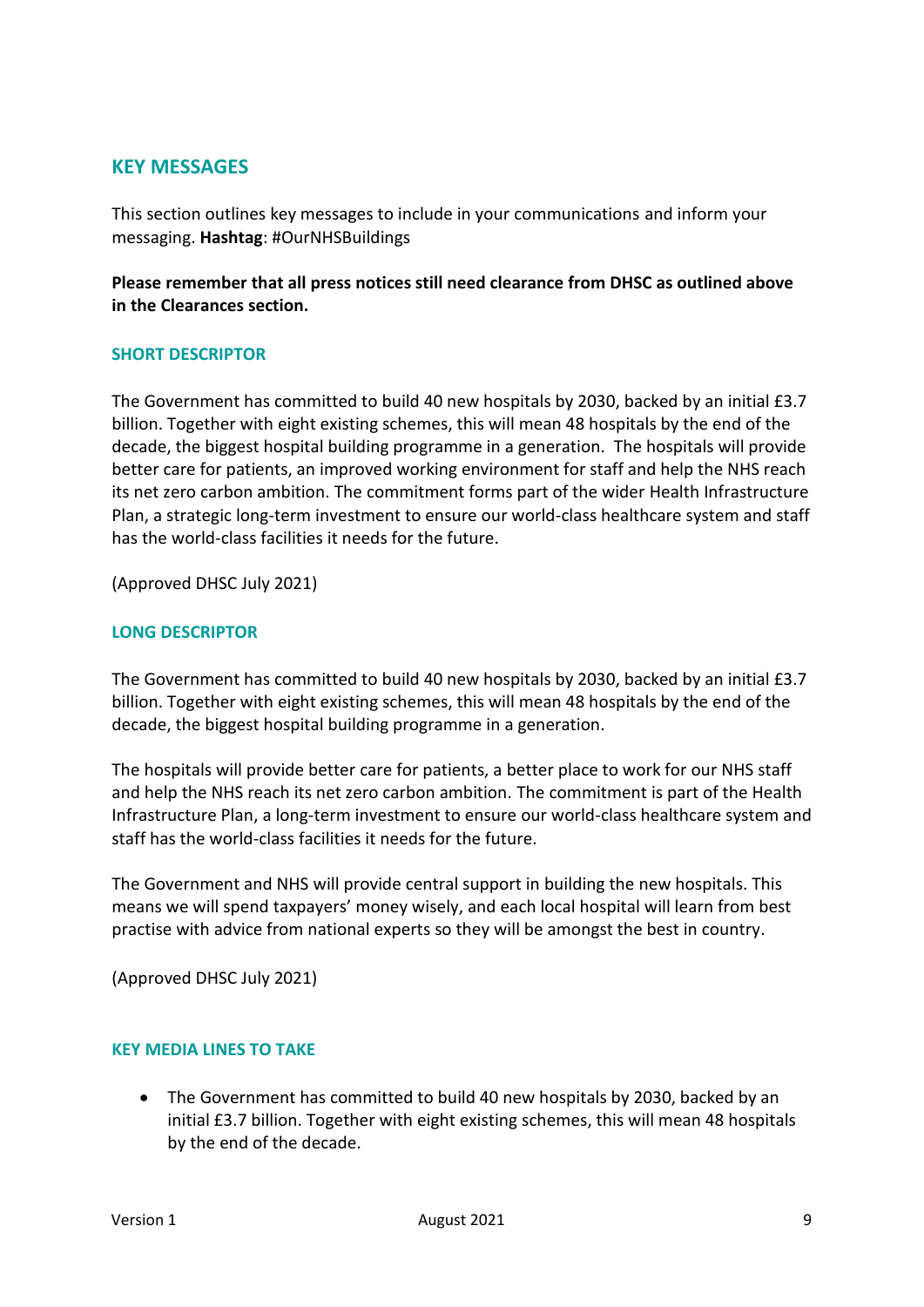- This is the biggest hospital building programme in a generation, and we are so pleased that our scheme is a part this ambition. We are working closely with the Department of Health and Social Care and NHS on the plans for our new hospital to ensure our scheme will deliver state-of-the-art healthcare facilities for patients, staff and residents.
- All the hospitals will prioritise sustainability, digital technology and the latest construction methods to see them built as quickly as possible, to the highest standards.

## <span id="page-9-0"></span>**BACKGROUND LINES (IF NEEDED)**

- The government has committed to the delivery of all 48 hospitals by 2030 and these plans remain on track.
- The Department of Health and Social Care and NHS England and NHS Improvement joint central programme team are working closely with all NHS Trusts involved to plan how and when new hospitals will be built across the decade to make sure we meet our target with this delivery programme.
- The approach to building the new hospitals will maximise benefits and efficiencies, ensuring the delivery of state-of-the-art healthcare facilities for local staff and patients within all new hospitals by 2030, while also representing value for money for the taxpayer.
- Some schemes are more advanced than others and full funding is always provided once the Full Business Case has been approved.
- As with any government multi-year investment, future NHS capital funding, including for the construction of the 40 new hospitals, will be set out in further detail at future spending reviews.

**Note**: When describing your scheme as part of a wider programme in public-facing materials, please refer to the commitment on building new hospitals, part of the wider Government Health Infrastructure Plan.

### **For example:**

*Our new hospital scheme is one of 40 new hospitals [/48 hospital] the government has committed to build by 2030, backed by an initial £3.7 billion. The commitment forms part of the wider Health Infrastructure Plan, a strategic long-term investment to ensure our worldclass healthcare system and staff has the world-class facilities it needs for the future.*

You may however reference the New Hospital Programme in relation to the central joint team managing the programme or the programmatic approach.

#### **For example:**

*We are working closely with the central New Hospital Programme team on the delivery plans for our new hospital. The New Hospital Programme is a Department of Health and Social Care and NHS England and NHS Improvement joint team, working with local trusts to design*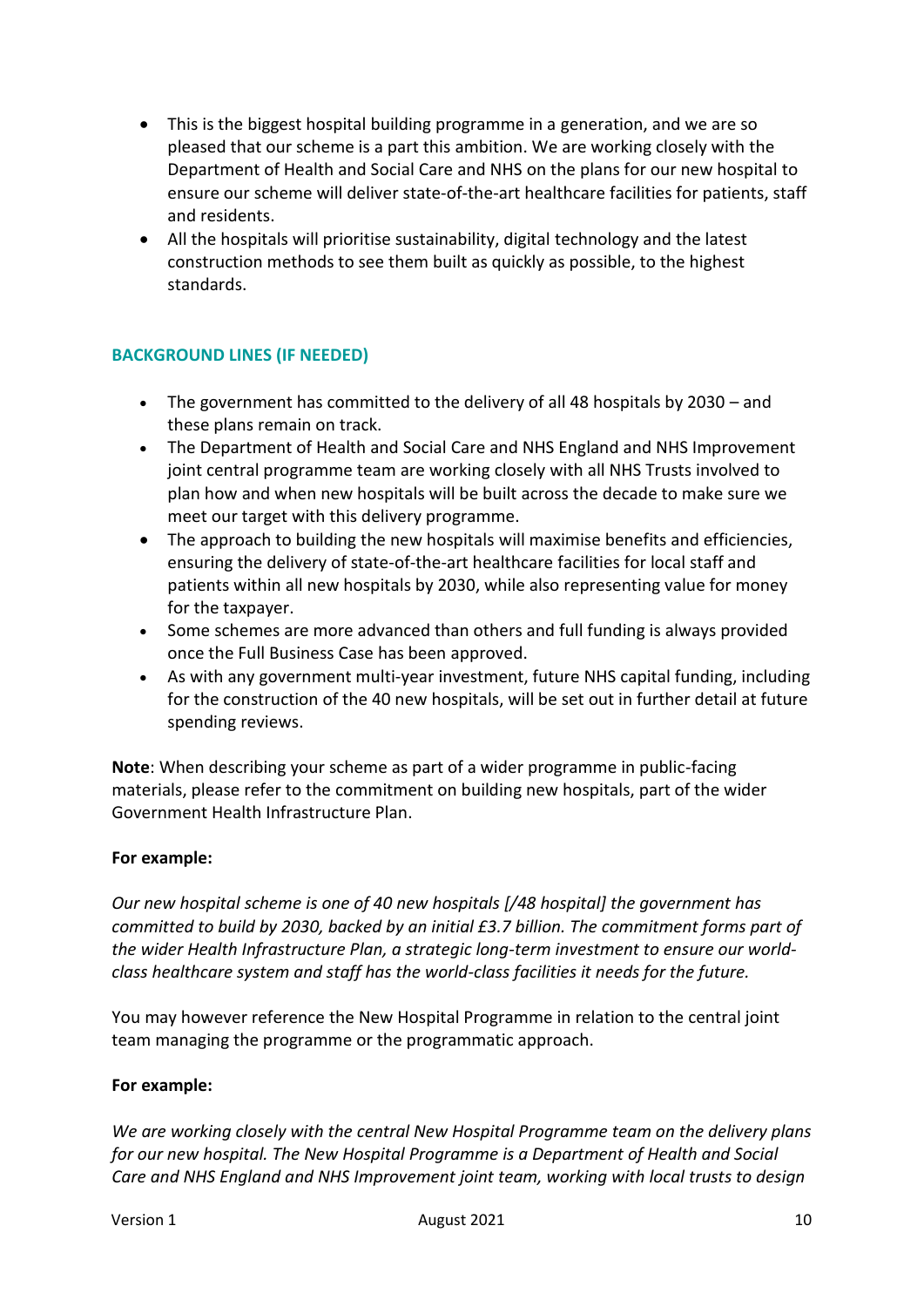*and deliver their hospitals. The objective of the New Hospital Programme is to transform the delivery of national healthcare infrastructure across the NHS to provide world-leading experiences for patients and staff.*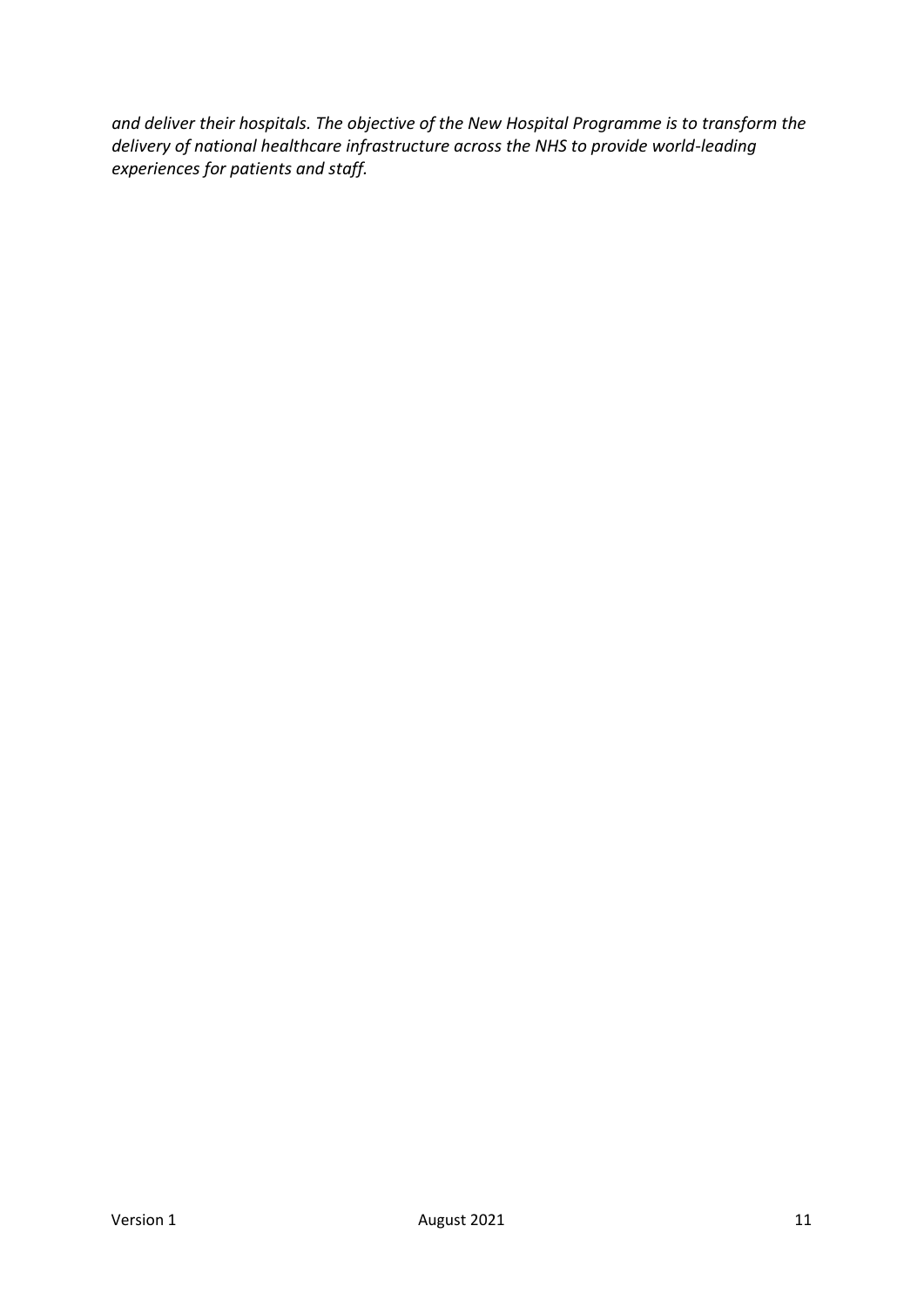## <span id="page-11-0"></span>**FURTHER GUIDANCE**

### <span id="page-11-1"></span>**DESCRIPTION OF PROJECTS INCLUDED AS HOSPITALS**

The schemes named in the announcement are not all identical and vary across a number of factors. However, they do all satisfy the criteria we set of what a new hospital is and so must always be referred to as a new hospital.

#### **Definitions of a new hospital**

- A whole new hospital site on a new site or current NHS land, either a single service of consolidation of services on a new site;
- A major new clinical building on an existing site or a new wing of an existing hospital, provided it contains a whole clinical service, such as maternity or children's services; or
- A major refurbishment and alteration of all but building frame or main structure, delivering a significant extension to useful life which includes major or visible changes to the external structure

#### **Describing the Government commitment on new hospitals**

- **Existing 8:** Schemes that were confirmed funding under previous governments ('existing 8' schemes) should not be referred to as part of the Government's 40 new hospitals manifesto commitment.
- When describing the wider government programme, they should be described as '*part of the Government's commitment to build 48 hospitals by 2030, the biggest hospital building programme in a generation*'.
- **40 new:** Schemes that will form part of the 40 new hospitals manifesto commitment (32 already announced + next 8) should refer to themselves as part of the 40 new hospitals commitment.
- When describing the wider government programme, they should be described as '*part of the Government's commitment to build 40 new hospitals by 2030. Together with eight existing schemes, this will mean 48 hospitals built over the next decade, the biggest hospital building programme in a generation*'.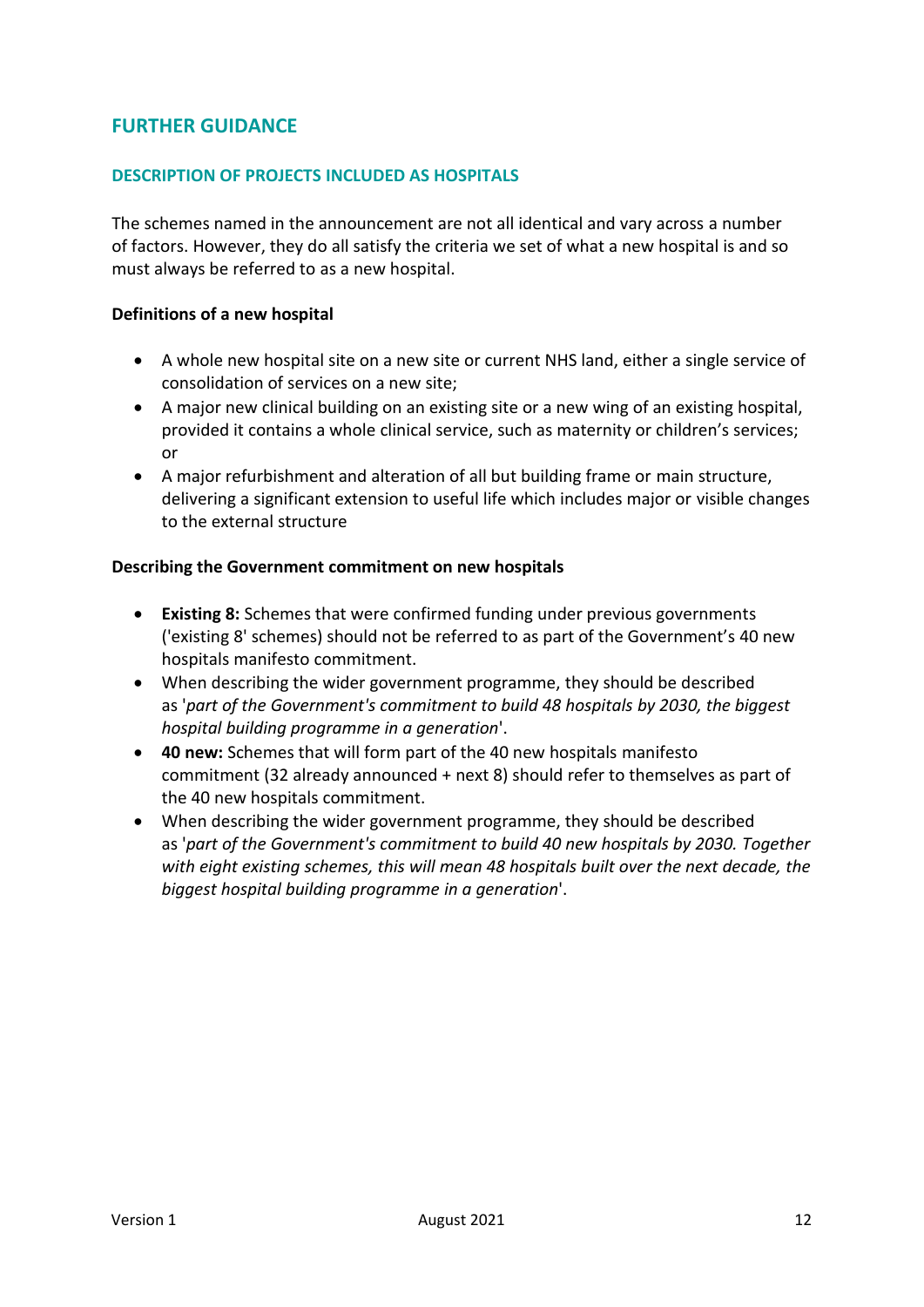## <span id="page-12-0"></span>**PHASING OF SCHEMES**

## **Background information on phasing**

- The Government has committed to build 40 new hospitals by 2030 and the plans for our new hospital building programme remain on track.
- Some schemes are more developed than others, and we will continue to work with those schemes that are most developed to drive forward delivery as quickly as possible and maximise the support we can offer Trusts.
- The phasing of schemes across the decade is based on a current assessment of readiness to progress and the extent to which schemes can realise benefits of the programmatic approach. This assessment is subject to ongoing review.
- At this stage, the Government has not confirmed publicly the current list of schemes in each cohort or associated timescales.
- **From now, Trusts can refer in their public facing materials to their cohort, and associated timescales using the narrative below.** This should include a caveat that the cohort and timescales are based on current assessments and that specific timescales may change as plans progress.
- The NHP plans to publish this information in the public domain in due course. This will involve publishing a narrative about the phases of the programme on the Our NHS Buildings website and updating individual Trust profiles to reference their cohort and indicative timescales. We will give Trusts advanced notice of this being published and provide reactive Q&A to accompany the narrative below.

## **Overarching public facing narrative on phasing**

- The Government has committed to build 40 new hospitals by 2030 and the plans for our new hospital building programme remain on track.
- The Department of Health and Social Care and NHS England and NHS Improvement joint central programme team are working closely with all NHS Trusts within the programme to plan how and when new hospitals will be built across the decade to make sure we meet our target with this delivery programme.
- This includes grouping the portfolio of schemes into phases, with activity sequenced across the decade. This reflects the maturity of schemes, the extent to which similarly developed trusts can work together to maximise benefits for other schemes, as well as available resources and market capacity.
- By taking a whole programme approach to building the new hospitals, it will mean the experience gained from working with the currently more developed schemes can be consolidated into the programme for the benefit of less developed schemes. For example, in the implementation of standardisation, digital technology, sustainability and modern methods of construction.
- This approach will maximise the benefits and efficiencies of the programmatic approach, ensuring the delivery of state-of-the-art healthcare facilities for local staff and patients within all new hospitals by 2030, while also representing value for money for the taxpayer.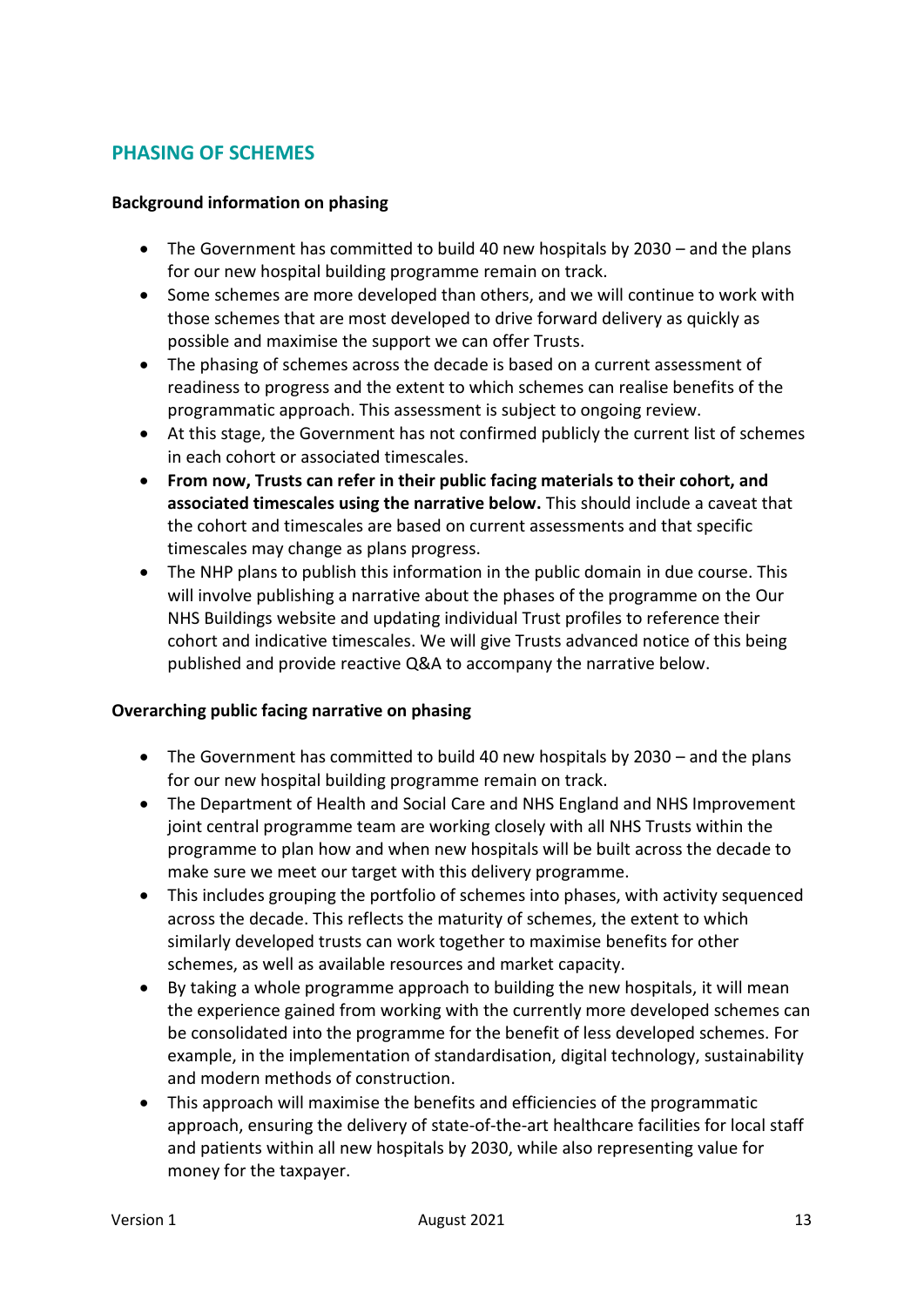• The phasing of schemes across the decade is based on a current assessment of readiness to progress and the extent to which schemes can realise benefits of the programmatic approach. This assessment is subject to ongoing review, and timescales for individual schemes may change as the programme progresses.

### **How to describe the different phases**

## **Phase 1 – In-flight**

- Schemes that are in construction or shortly to start construction and are currently anticipated to complete construction between 2021 and 2025.
- Schemes within phase 1 will be delivered largely in business-as-usual fashion.
- Learning from these schemes will be applied to future builds within the programme.

## **Phase 2 – Agile**

- Phase 2 Agile schemes are smaller projects that are flexible in delivery and have the potential to complete construction earlier in the decade. These schemes are currently anticipated to start construction between 2022-24 and complete in the period 2024-26.
- While not adopting a fully standardised approach, the agile schemes will utilise early guidance on standardisation and will provide key learning to be taken into future phases.

### **Phase 3 – Pathfinders**

- The pathfinder schemes are larger and more complex schemes whose plans are relatively advanced.
- The pathfinder schemes will provide support to each other and will incorporate elements of standardisation, and use of an alliance commercial framework, to deliver better and more efficient design and delivery. They will be key in developing wider guidance that can be applied to future schemes.
- The schemes are currently anticipated to start construction between 2023-24 and complete in the period 2026-28.

### **Phase 4 – Full Adopters**

- Full adopter schemes will be delivered in the latter half of the decade and will realise the full benefits of the programmatic approach.
- This means incorporating standardisation and learning from previous schemes, as well as the alliance commercial framework, to deliver efficiencies and reduce construction timescales.